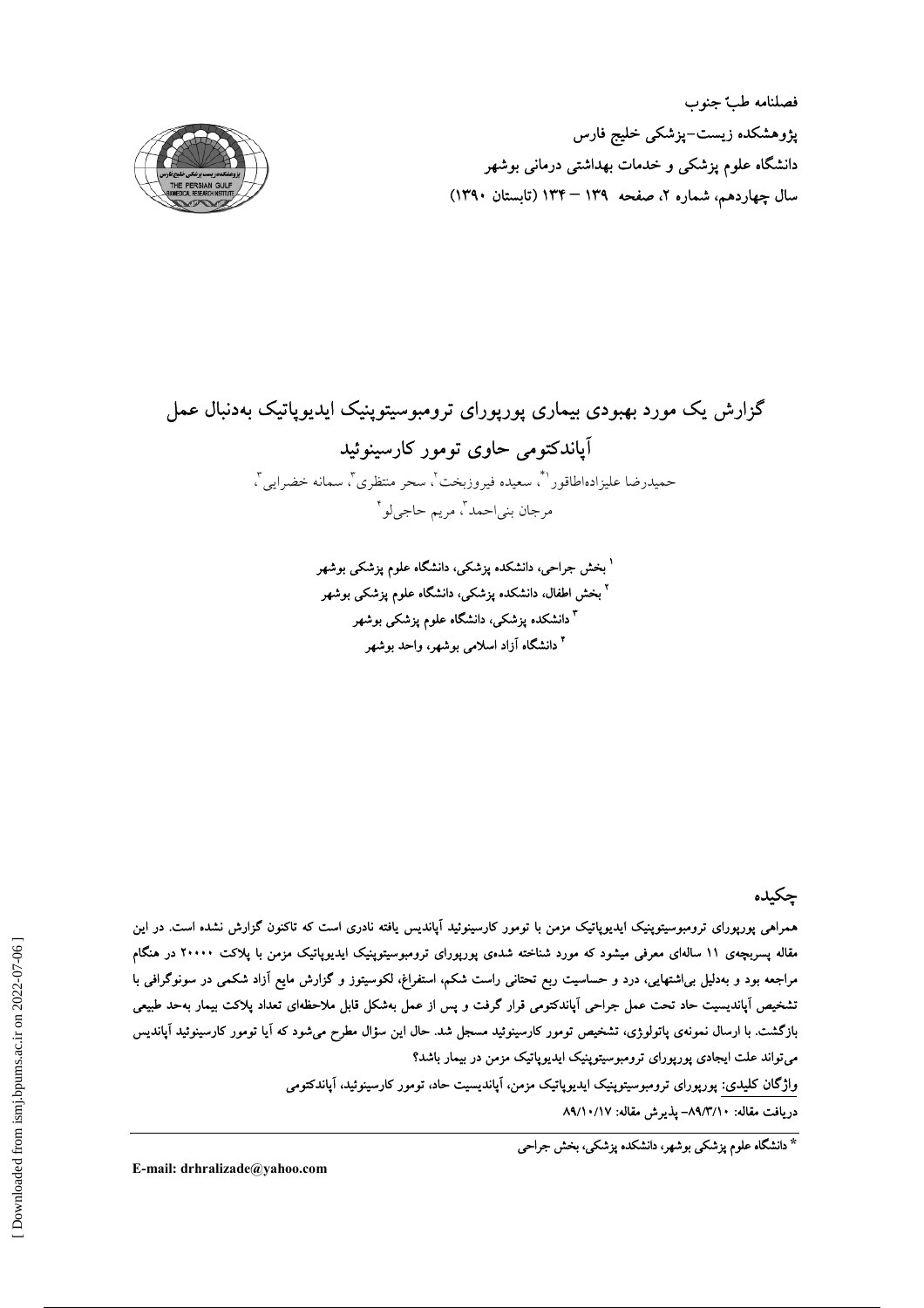#### مقدمه

پورپورای ترومبوسیتوپنیک ایدیوپاتیک شایع ترین علت ترومبوسیتوپنی حاد در یک بیمار با حال عمومی خوب میباشد (۱). میزان بروز تخمینی این بیماری ۱ در هر ۱۰۰۰۰ مورد در سال میباشد (۲). این بیماری یک اختلال اتوایمیون است که در آن تولید آنتیبادی بر علیه آنتیژنهای سطحی پلاکتها منجر به تخریب زودرس آنها و بروز ترومبوسیتوپنی میگردد (۳). بهطور معمول درگیری در کودکان ۱ تا ۴ ساله دیده می شود. بیمار معمولاً از سایر لحاظ سالم است و تنها بهشکل ناگهانی دچار پتشی و پورپورای ژنرالیزه مىشود (١).

از کل بیمارانی که به پورپورای ترومبوسیتوپنیک ایدیوپاتیک حاد مبتلا هستند، ۶۵ درصد طی ۶ ماه خودبخود بهبود مىيابند وتنها ٣۴/٩ درصد به سمت پورپورای ترومبوسیتوپنیک ایدیوپاتیک مزمن میروند (۴). مهم ترین ریسک فاکتورها برای ايجاد پورپورای ترومبوسيتوپنيک ايديوپاتيک مزمن عبارتند از: شروع تدریجی علایم بهمدت بیش از دو هفته، شمارش ابتدایی پلاکت بیش از ۲۰۰۰۰ و سن بالای ۱۰ سال در هنگام بروز علایم (۴). این فرم ممکن است ثانویه به بیماریهای کلاژن واسکولار، بیماریهای نقص ایمنی و برخی از بیماریهای عفونی مزمن اتفاق بیفتد و بهطور شایعی در همراهی با بیماریهای اتوایمیون دیده می شود (۲ و ۵).

به عنوان مثال، حتى وقوع أن به همراه ديابت تيپ ١ نیز دیده شده است (۶). بیماران مبتلا به فرم مزمن بدون درمان و نیاز به اسپلنکتومی وضعیت قابل قبولي دارند و تنها در مواردي كه نياز به جراحي

داشته باشند یا در تروماها و بیماری های دیگری که نیاز به پلاکت افزایش مییابد احتیاج به درمان دارند( ۲ و ۷). اخیراً در زمینه نقش ایمونوگلوبولین آنتی- D در درمان یوریورای ترومبوسیتوپنیک ایدیوپاتیک در کودکان نیز بررسی هایی صورت گرفته است (۸).

تومورهای غددی- عصبی گروهی از سرطان هستند که طیف وسیعی از تظاهرات بالینی پیچیده را از خود نشان می دهند (۸ و ۹). شایع ترین فرم این تومورها، تومورهای کارسینوئید میباشند که از سلولهای انتروکرومافین منشا می گیرند (۹). تومورهای کارسینوئید بهطور معمول در دستگاه گوارش دیده می شوند و در بیش از ۹۰ درصد موارد در آپاندیس، ایلئوم و رکتوم رخ میدهد (۹). سن بیمار در هنگام تشخیص معمولاً ۱۰ تا ۳۹ سال است. نحوهي تظاهر بيماري بستگي به محل و میزان گسترش بیماری دارد. برخی از تومورهای کارسینوئید مقادیر زیادی پپتیدهای مربوط به دستگاه گوارش نظیر گاسترین، انسولین، سوماتوستاتین، موتیلین آزاد می کنند که سبب بروز علایمی می شوند که تحت عنوان سندرم کار سینوئید با علایمی نظیر گرگرفتگی، اسهال و خسخس مشابه با بیماری آسم شناخته مې شود (۱۰).

بدخیمیهای آپاندیس بهشدت نادرند و سرطان اولیهی آپاندیس در ۰/۹ درصد تا ۱/۴ درصد از نمونههای آپاندکتومی تشخیص داده می شود (١١). میزان بقای ۳ و ۵ ساله پس از رزکسیون درمانی کارسینوماهای اولیهی آپاندیس بهترتیب ۶۶/۴ درصد و ۵۳/۳ درصد بوده است (۱۲). تومور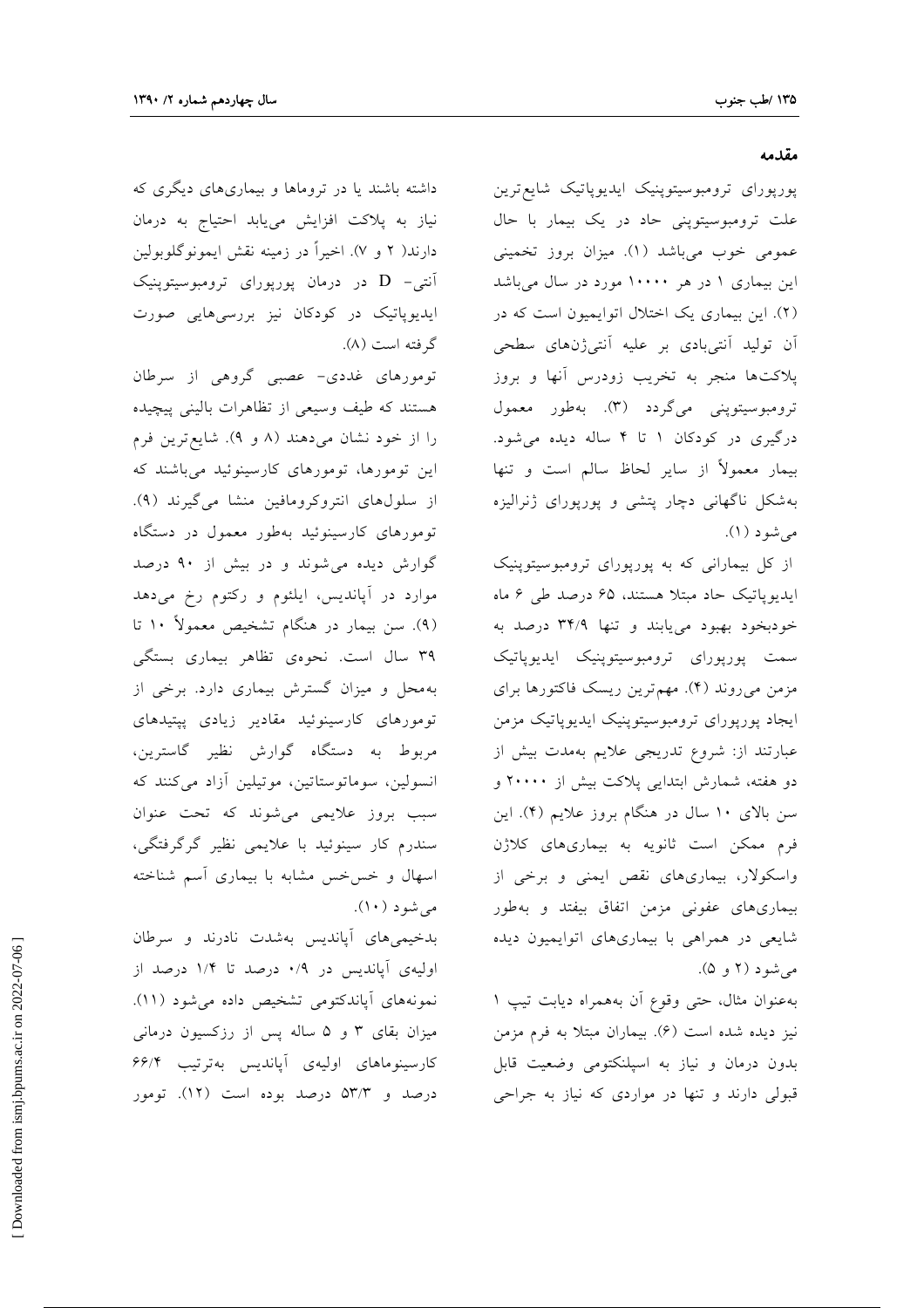ما مراجعه کرد. در شرح حال شکایت از ترشح پشت حلق و سرفه در چند روز گذشته میداد و دو بار استفراغ داشته که بعد از آن درد منتشر شکم به صورت موضعی در ربع تحتانی راست شکم ظاهر گشته است. بیمار دارای گروه خون +0 بوده که سابقه پورپورای ترومبوسیتوپنیک ایدیوپاتیک مزمن و تالاسمی مینور دارد. طی اولین بستری بیمار که در ۳ سالگی بهدلیل گاستروانتریت بوده، بهصورت اتفاقی با شمارش کامل سلولهای خون انجام شده متوجه پلاکت پایین مریض (۸۳۰۰۰) شدهاند و طی دومین بستری بیمار در سن ۵ سالگی که بهدلیل علائم اکیموز، پتشی و در جهت درمان پورپورای ترومبوسیتوپنیک ایدیوپاتیک مزمن بوده با شمارش کامل سلولهای خون دیگری به شرح زير روبەرو شدند:

RBC=5.6  $\times$  10<sup>6</sup>/µl Hb=12.7 gr/dl (NL=12-17.4) HCT=40.75 %(NL=36-52) MCV=73 fl (76-96) MCH=22.7 pg  $(27-32)$  MCHC=31.2 gr/dl  $(30-35)$ Plt=20  $\times$  10<sup>3</sup>/µl (150-400  $\times$  10<sup>3</sup>)

با پیگیری بالینی تالاسمی مینور هم بر تشخیص اضافه شد. در این بستری بیمار با ایمونوگلوبولین وریدی و رگام تحت درمان قرار گرفت که باعث افزایش پلاکت و بهبودی نسبی علائم شد. آخرین یا چهارمین مراجعه بیمار باشد، بیمار با یک تندرنس و ریباند تندرنس ربع تحتانی راست همراه با بی اشتهایی که از روز قبل بستری ایجاد شده بود مراجعه کرد. با معاینه و انجام سونو شکم و گزارش مایع آزاد درکولدوساک خلفی با تشخیص آپاندیست، بیمار با رزرو پلاکت تحت جراحي قرار گرفت. شمارش كامل سلولهاي خون بیمار قبل از جراحی به شرح زیر بود:

كارسينوئيد آپانديس در گذشته بهعنوان شايع ترين تومور اوليهي أيانديس شناخته مي شد و در حال حاضر پس از آدنوکارسینوم موسینی از نظر شیوع در رتبهی دوم قرار دارد (۱۱). تومور کار سینوئید أیاندیس معمولاً علایم خاصی ندارد و تنها هنگامی که تومور لومن آپاندیس را مسدود كند علايم أيانديسيت حاد بروز مى كند. آپاندیسیت حاد بیشترین اورژانس جراحی است

که یک جراح عمومی با آن برخورد می کند. اکثر موارد آپاندیسیت حاد بهعلت هیپرپلازی لنفویید اتفاق می افتد، اما مواردی از آن نیز بهدلیل انسداد لومن این عضو در اثر تودههای بدخیم اتفاق می افتد. در یک بررسی دیده شده که ۷/۱ درصد موارد آپاندیسیت حاد به این علت رخ می دهند (۱۳).

تومور کارسینویید آپاندیس در کودکان نادر است و درصورت بروز نیز سیربالینی خوشخیمی دارد (۱۴). سندرم کار سینوئید ندرتاً در همراهی با تومور كارسينوئيد أپانديس رخ مىدهد و معمولاً تنها در حالتی که متاستازهای گسترده اتفاق افتاده باشد دیده می شود. بنابراین تومور کار سینوئید آپاندیس پس از آپاندکتومی و بررسی هیستوپاتولوژیک نمونه تشخیص داده می شود (۱۳، ۱۵ و ۱۶). درمان در تومورهای با سایز کمتر از ۱ سانتی متر آپاندکتومی ساده و در موارد با سایز بیش از ۱/۵ سانتی متر همی کولکتومی راست میباشد  $(11)$ 

## معرفي بيمار

بیمار پسر بچه ١١ سالهای است که با شکایت شکم درد و استفراغ در چهارمین بستری بیمارستانی اش به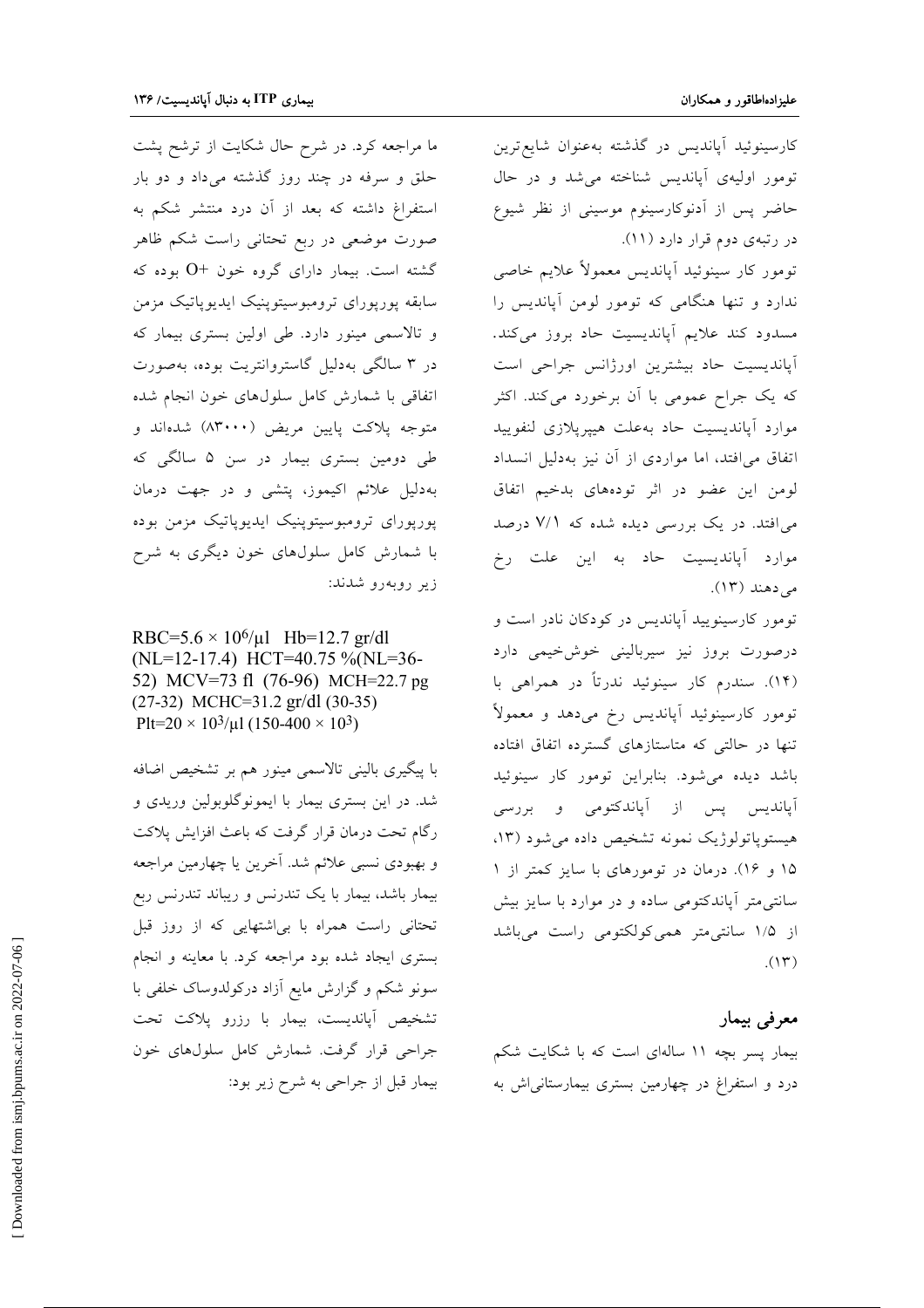| WBC= $15.4 \times 10^3/\mu$ l | RBC=4.93×10 <sup>6</sup> / $\mu$ l |
|-------------------------------|------------------------------------|
| $Hb=13.1$ gr/dl               | $HCT=39.5\%$                       |
| $MCV=80.1 \text{ fl}$         | $MCH=26.6$ pg                      |
| $MCHC = 33.2$ gr/dl           | Plt=58,000/ $\mu$ l                |

بعد از پاتولوژی روی نمونه فرستاده شده به آزمایشگاه، کارسینوئید توموری به اندازه ۰/۸ سانتی متر گزارش شد که البته با توجه بهاندازه تومور که کوچکتر از ۱ سانتی متر است انجام آپاندکتومی ساده کافی بود. یک روز بعد از جراحی شمارش کامل سلولهای خون بیمار به شرح زیر شد: پلاکت بیمار بدون تزریق خون و با وجود خونريزى هاى سر عمل ناگهان افزايش يافته است پلاکت ۲ و ۳ روز بعد عمل بهترتیب چنین گزارش شدند: 10<sup>3</sup> × 114 و 10<sup>3</sup>/µl كه همگی نشانه افزایش خیلی سریع و قابل توجه پلاکت بیمار با سابقه قبلی پورپورای ترومبوسيتوپنيک ايديوپاتيک مزمن بودند.

#### بحث

در این مقاله همراهی یک مورد پورپورای ترومبوسیتوپنیک ایدیوپاتیک مزمن با تومور كارسينوئيد آيانديس گزارش شده است، تاكنون تنها این دو بیماری با یکدیگر دیده نشده است. طبق جستجوي ما در منابع موجود، تاكنون هيچ موردی از همراهی تومور کارسینوئید آپاندیس با پورپورای ترومبوسیتوپنیک ایدیوپاتیک مزمن بهدست نيامد. تنها موارد بهدست آمده نشان دهندهی همراهی ترومبوسیتوینی ناشی از اختلال خودایمنی با تومور کارسینوئید معده بودند و شامل

موارد زیر میباشند:

یکی از موارد، حاکی از همراهی ترومبوسیتوپنی ناشی از بیماری خودایمنی با تومور کارسینوئید معده بود که در یک خانم ۵۴ ساله با سابقهی ترومبوسیتوینی به مدت ٣٢ سال، تست آنتي بادي آنتي نوكلئار مثبت، هپاتیت و متاپلازی سیروتیک، هیپرگاسترینمی و آکلريدريا گزارش شده بود (١٨).

مورد دیگر نیز همراهی ترومبوسیتوپنی ناشی از بیماری خودایمنی با تومور کارسینوئید معده و أنمي پرنيسيوز بود (١٩).

مورد آخر نیز خانمی بود که به دیابت شیرین نوع ١، تيروئيديت اتوايميون، گاستريت آتروفيک، آنمي پرنیسیوز و پورپورای ترومبوسیتوپنیک ايمونولوژيک (تحت عنوان سندرم پليگلاندولار نوع ٣) مبتلاً شده بود كه در همراهي با آن لنفوم ناحیهی مارژینال طحال و کارسینوئید معده و عفونت با ویروس هپاتیت  $\rm C$  نیز دیده شده بو د (۲۰).

با توجه به همراهی پورپورای ترومبوسیتوپنیک ايديوپاتيک مزمن با تومور کارسينوئيد آپانديس اين سؤالات مطرح مي شوند كه:

تأثیر تومور کارسینوئید در ایجاد پورپورای ترومبوسيتوينيک ايديوياتيک مزمن چگونه است؟ آيا تومور كارسينوئيد مي تواند باعث ازمان پورپورای ترومبوسیتوپنیک ایدیویاتیک ایجاد شده گر دد؟

همچنین با توجه بهاینکه آزمایشات پیاپی بیمار به دنبال آپاندکتومی افزایش واضح تعداد پلاکت را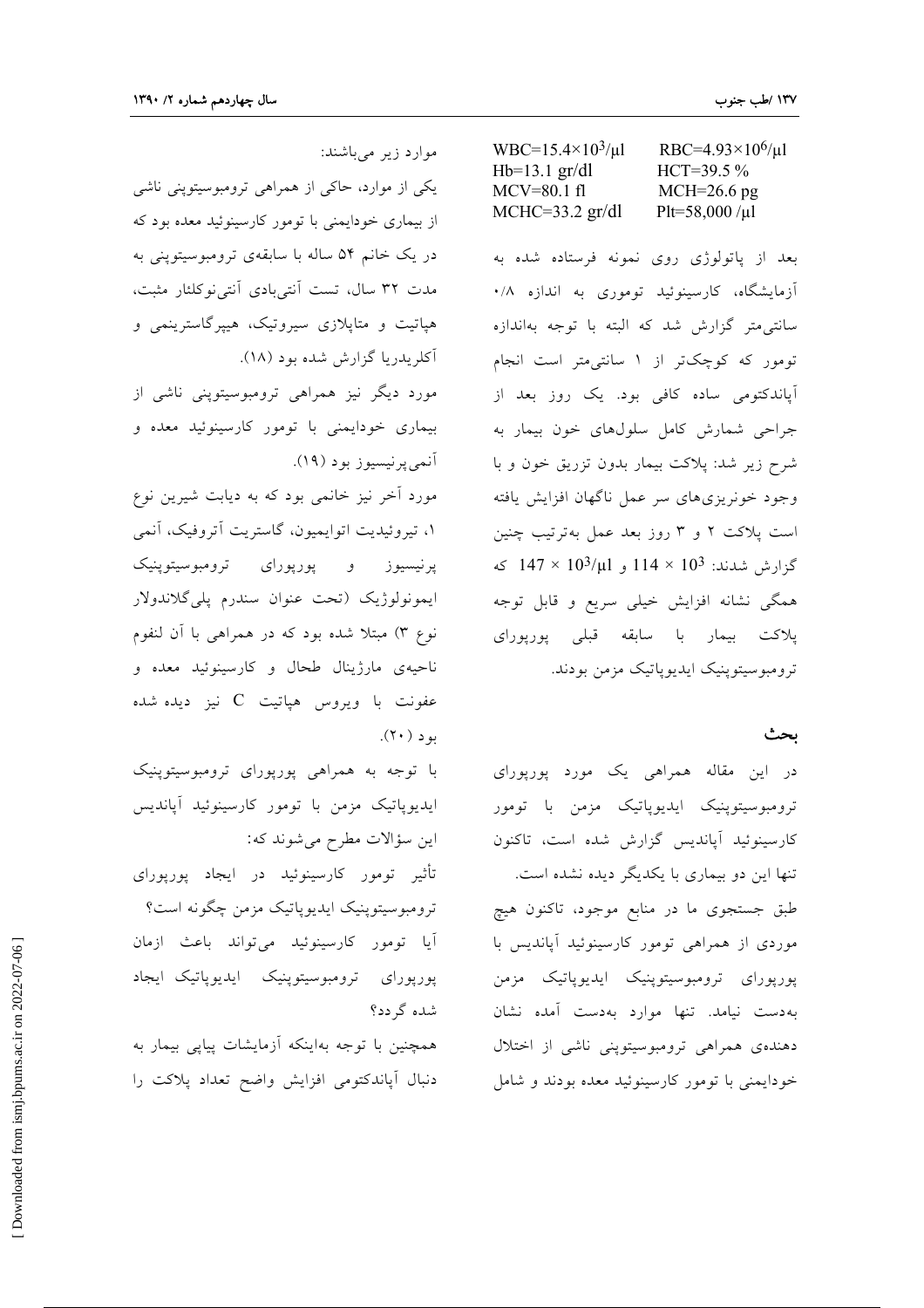توجیه کنندهی پورپورای ترومبوسیتوپنیک ايديوپاتيک طولان<sub>ی</sub> بيمار باشد؟

### $\bf References:$

- 1.Strauss RG. Platelet and blood vessel disorders. In: Kliegman RM, Behrman RE, Jenson HB, et al, editors. Nelson textbook of pediatrics.18th ed. Philadelphia: SAUNDERS Elsevier; 2007: 2082-84.
- 2.Lanzkowsky P. Disorders of platelets. In: Lanzkowsky P, editor. Manual of pediatric hematology and oncology. 3rd ed. London: Academic press; 2000: 233-86.
- 3.Liu XG, Li JU, Qui P, et al. Determination of platelet-bound glycoprotein-specific autoantibodies by flow cytometric immunobead assay in primary immune thrombocytopenia. Eur J Haematol 2011; 10.1111/j: 1600-9.
- 4.ElAlfy M ,Farid S ,Abdel Maksoud A. Predictors of chronic idiopathic thrombocytopenic purpura. Pediatr Blood Cancer 2010; 1: 54: 959-62.
- 5.Blanchette V ,Bolton-Maggs P. Childhood immune thrombocytopenic purpura: diagnosis and management. Hematol Oncol Clin North Am 2010; 24: 249-73.
- 6.Prusek K, Deja G, Jarosz-Chobot P. Association of idiapathic thrombocytopenic purpura and type 1 diabetes mallitus.a case report. Pediatr Endocrinal Diabetes Metab 2010; 16: 220-2.
- 7.Bolton-Maggs PH, Kok VS. Chronic immune thrombocytopenic purpura-Who needs medication?. Ann Hematol 2010. [Epub ahead of print].
- 8.Iacobini M, Duse M, Antonetti L, et al. Immunoglobulin anti-D for treatment ofchronic ITP in children. Pediatr Blood Cancer 2010; 55: 1435.
- 9.Garcia-Carbonero R, Capdevila J, Crespo-Herrero G, et al. Incidence,patterns of care and prognostic factors for outcome of gastroenteropancreatic neuroendocrine tumors (GEP NETs): Results from the national

نشان میدهد این سؤال به ذهن متبادر میشود که ایا اپاندکتومی حاوی تودهی کارسینوئید میتواند

cancer registry of Spain (RGETNE). Ann Oncol 2010; 21: 1794-803.

- 10.Maa Y, Kirkwood KS. The appendix. In: Townsend C, Beauchamp D, Evers M, et al, editors. Sabiston textbook of surgery.18th ed. Philadelphia: SAUNDERS Elsevier; 2008: 1333-47.
- 11.Jenson RT. Endocrine tumors of the gastrointestinal tract and pancreas. In: Fauci AS, Braunwald E, Kasper DL, et al, editors. Harrison's principles of internal medicine. 17th ed. NewYork: McGraw-Hill; 2008: 2350-3.
- 12.Jaffe BM, Berger DH. The appendix. In: Brunicardi FC, Anderson DK, Billiar TR, et al, editors. Schwartz's principles of surgery. 8th ed. NewYork: McGraw-Hill; 2005: 1119-37.
- 13.Ko YH, Park SH, Jung CK, et al. Clinical characteristics and prognostic factors for primary appendiceal carcinoma. Asia Pac J Clin Oncol 2010; 6: 19-27.

14.Sieren LM, Collins JN, Weireter LJ, et al.

- The incidence of benigne and malignanat neoplasia presentting as acute appendicitis. Am Surg 2010; 76: 808-11.
- 15.Hatzipantelis E, Panagopoulou P, Sidi-Fragandrea V, et al. Carcinoid tumor of the appendix in children:experience from a tertiary center in northern Greece. J Pediatr Gastroenterol Nutr 2010; 51: 622-5.
- 16.Louthan O. Neuroendocrine tumors of the appendix. Vnitr Lek 2009; 55: 1051-5.
- 17.Kaluzny M, Bolanowski M, Sukiennik-Kujawa M, et al. Long-term survival and nearly asymptomatic course of carcinoid tumor with multiple metastases (treated by surgery, chemotherapy (90) Y-DOTATATE, and LAR octreotide analogue): A case report. Endokrynol Pol 2009; 60: 401-6.

18.Glasbrenner B, Eissele R, Hecckt P, et al.